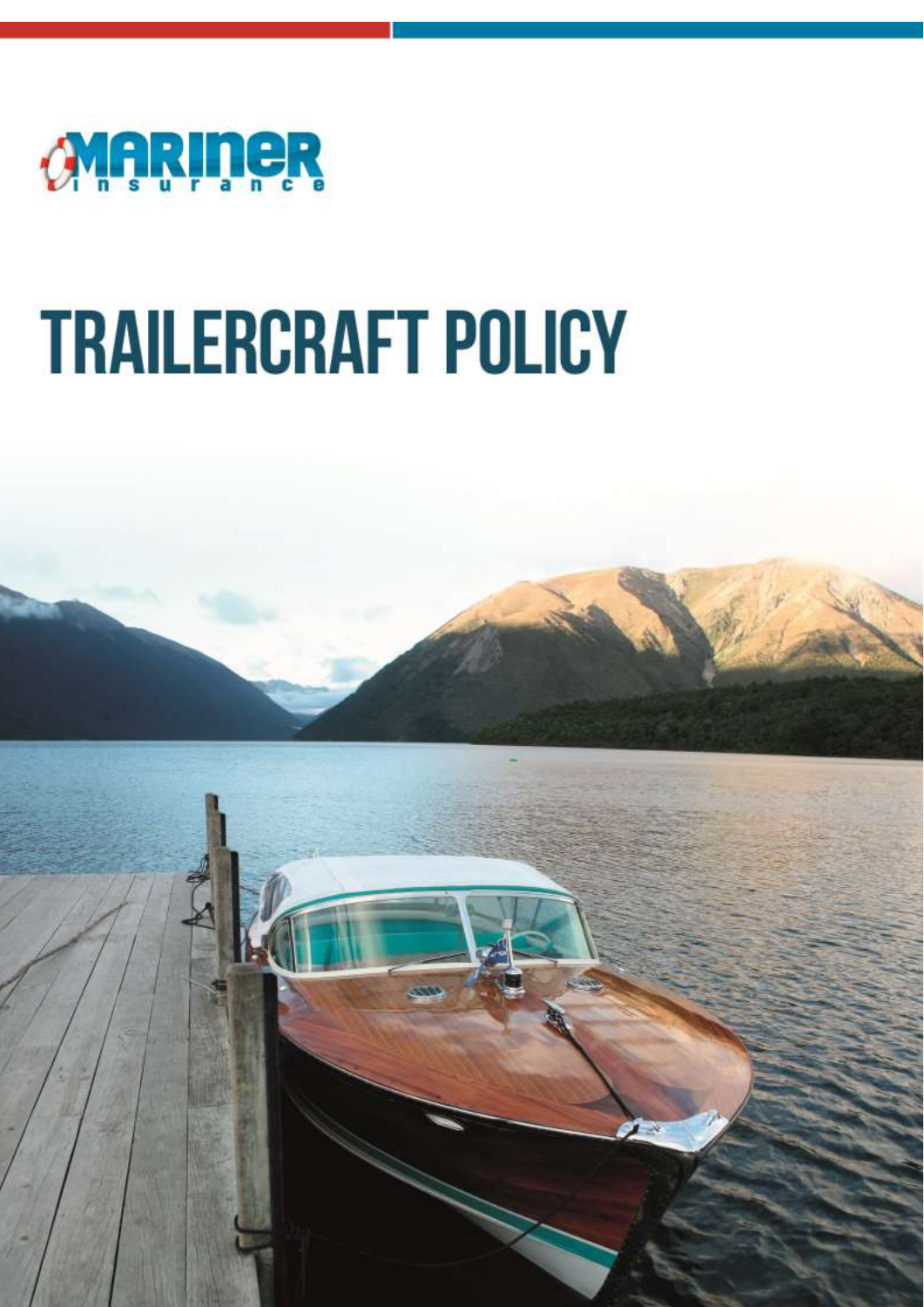



# **TRAILER CRAFT**

## **Agreement**

This is your Mariner policy. Your insurance contract consists of this, the schedule and the proposal or application form. Please read this policy and your Schedule carefully and if any information is incorrect advise us immediately.

In consideration of the insured named in the schedule having paid or promised to pay the agreed premium Mariner Marine Insurance Limited for and on behalf Vero Insurance New Zealand Ltd agrees to insure against loss, damage, liability or expense happening during the period of insurance and will, subject to the definitions, exclusions, conditions and warranties contained in the policy, indemnify the insured against such loss, damage, liability or expense. The total liability of the company in respect of the vessel shall not exceed the amount specified in the schedule against each item. This policy shall not be in force unless it has a schedule which has been initialled by our authorised official.

## **Definitions**

Throughout this policy:

**excess** means the first amount of any claim which you must pay.

**personal effects** means wearing apparel, sports equipment and other personal property belonging to you, any family member or your guests whilst on board the insured vessel and not otherwise insured. By personal effects we

do not mean money, jewellery, furs, traveller's cheques, or other valuable papers or documents. These are not insured under the policy.

**insured person** means you, related household members or any person operating your vessel with your prior

permission and without charge. This does not include a paid master or crew of the insured vessel, or any person or organisation or their agent or employee operating a marina, shipyard, sales agency or like organisation.

**schedule** means the latest current policy schedule, expiry notice or insurance renewal issued to you.

**dinghy** a small boat capable of being carried on or towed behind your vessel.

**agreed value** means we have agreed on the value of the vessel and other property specified in the schedule. It will be used to help us measure the amount of loss.

**vessel** means the vessel shown on the schedule, including where applicable, trailer, spars, sails, machinery,

outboards, dinghy, equipment and other accessories which would normally be sold with the vessel. It does not mean personal watercraft, unless specified on the schedule, or fishing gear.

**we, us,** and **our**refer to the company providing this insurance.

**you** and **your**refer to the insured shown on the schedule.

# **SECTION A**

## **Hull insurance**

## **Property insured**

We cover your vessel, as described on the schedule, afloat on all inland and coastal waters within 200 nautical miles of the North and South Islands of New Zealand and while ashore or in transit within New Zealand.

#### **Perils insured or cover**

We cover your vessel against all risks of sudden accidental physical loss or damage. We also cover physical damage that is caused directly by any latent defect in your vessel. However, we do not cover the cost of repairing or replacing any defective part.

#### We will also cover:

## **Additions and deletions**

It is agreed that any items purchased for the vessel during any one period of insurance shall be deemed as being covered but limited to \$5,000. It is further agreed that any items sold shall be deemed deleted from the schedule. In the event of a loss falling within the scope of the policy, receipts and invoices must be produced. Adjustments to the sum insured and premium will be completed at renewal







Building 6, Eastside Office Park. 15 Accent Drive, East Tamaki, Auckland, New Zealand PO Box 204 362, Highbrook. Auckland 2161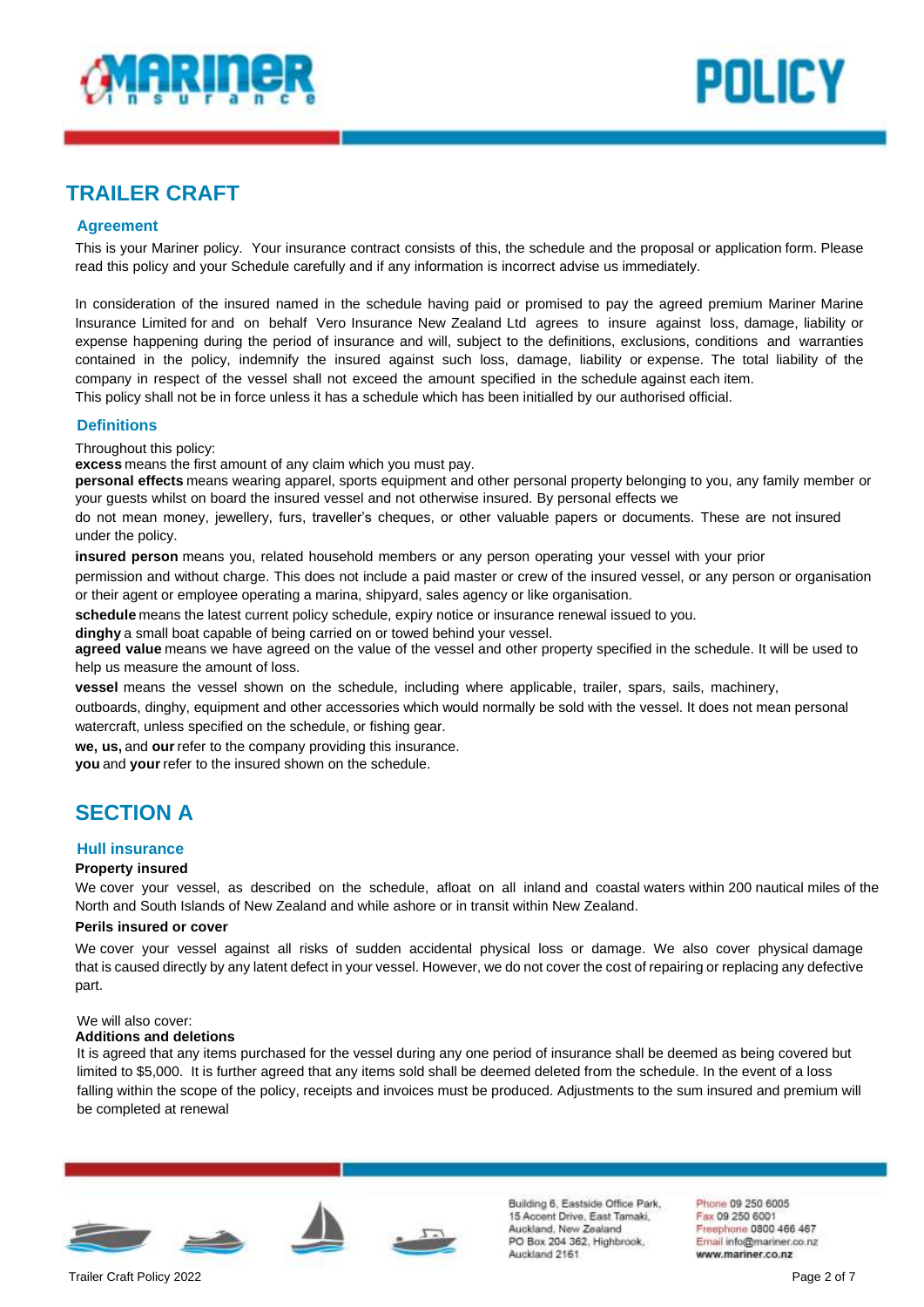## **Accidental death**

We will pay your executors or administrators, the sum of \$10,000 if at any time during the period of insurance you shall sustain accidental bodily injury whilst on board your vessel (including embarking and disembarking therefrom) which shall solely and independently of any other cause result in your death within 12 calendar months from the date of accident. Where there is more than one person entitled to cover under this extension our liability arising from any one accident will not be more than \$10,000 in total.

## **Emergency towage**

We will reimburse you, without deduction, the reasonable towing expenses incurred as a result of mechanical or electrical breakdown to your vessel whilst underway, or attempting to get underway other than from a mooring, marina or boat ramp. Our limit of liability shall not exceed \$2,000 during any one policy year.

#### **Fire extinguishment and safety costs**

We will reimburse you for the reasonable costs of replenishing, refilling or replacing fire extinguishers and/or safety flares used during an incident giving rise to a claim, which has been admitted under this policy. Our limit of liability shall not exceed \$1,000.

## **Loss or damage prevention**

We will reimburse you for all expenses necessarily and reasonably incurred by you in preventing or attempting to prevent loss or damage, where a claim would or has been admitted under this policy. Our liability, unless agreed by the company in writing, shall not exceed 25% of the sum insured specified under Section A in the Schedule.

## **Medical expenses**

We will reimburse you without deduction the reasonable expenses of necessary medical, surgical, ambulance, hospital, professional nursing services and in the event of death, funeral costs incurred within one year as a result of an accident to any person while in, upon boarding or leaving your vessel. Our limit of liability in any one accident shall not exceed \$2,000 regardless of the number of persons involved in the accident.

## **Personal effects**

We cover personal effects (provided they are not otherwise insured) against all risks of accidental loss or damage while they are on board or being carried on or off your vessel. There is no cover for money, jewellery, furs, traveller's cheques or other valuable papers or documents. We will pay the actual cash value of personal effects but not exceeding what it would cost to repair or replace the property with a similar item of property. Our liability in any one loss to personal effects will not be more than \$1,000 in total, regardless of the number of people who may have suffered a loss arising out of the same event.

## **Rescue**

We will pay the reasonable costs for the rescue of you, your passengers or members of your crew. Our limit of liability for rescue costs is \$10,000.

## **Temporary accommodation costs**

We will reimburse you reasonable temporary accommodation costs if following an accident to or loss of your vessel giving rise to a claim which has been admitted under this policy you are unable to return to your usual place of residence. Our limit of liability shall not exceed \$1,000.

## **Optional extensions**

These optional clauses will only apply if there is a statement on the Schedule that they apply.

## **Racing risk**

We will pay the cost of replacing or repairing sails, mast, spars, or standing and running rigging lost or damaged whilst the vessel is racing. Unless the loss or damage is caused by the vessel being stranded, sunk, burnt, on fire or in collision or contact with any external substance (ice included) other than water any settlement will be subject to the racing risk excess stated on the schedule and we deduct depreciation for sails over 3 years old.

## **Conditions**

## **Claim settlement**

We have the option:

a) to settle up to the sum insured specified in the schedule, by payment, reinstatement or replacement, or

b) repair, or take or require to be taken tenders for repair.

We will pay for total loss of your vessel and other property only if the vessel is completely lost or destroyed. We will also pay for a constructive total loss if the cost of recovering and repairing the vessel is greater than the amount of insurance specified for your vessel in the schedule.

We will pay for total loss of your vessel and other property only if the vessel is completely lost or destroyed. We will also pay for a constructive total loss if the cost of recovering and repairing the vessel is greater than the amount of insurance specified for your vessel in the schedule. We will not pay for unrepaired damage in addition to a total loss or constructive total loss. If we pay you for a total loss or constructive total loss you agree that we are entitled to the proceeds of any salvage. If there is a total loss to your vessel we will not deduct for depreciation in determining the value of any property. If there is a partial loss, however, we deduct for depreciation on sails, protective covers of fabric or similar material, and outboard motors more than 3 years old.







Building 6, Eastside Office Park. 15 Accent Drive, East Tamaki, Auckland, New Zealand PO Box 204 362, Highbrook, Auckland 2161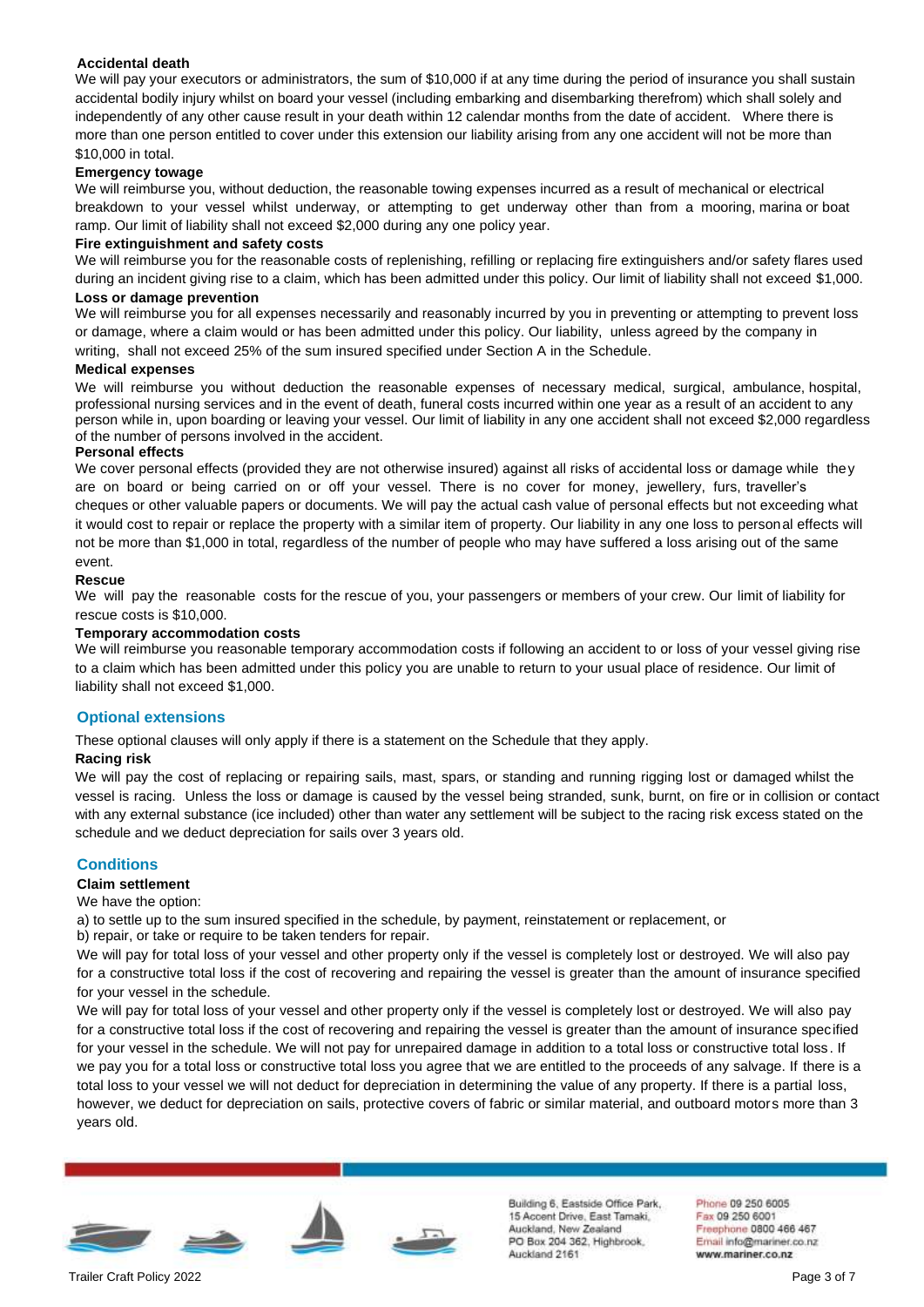## **Excess**

We will deduct the excess specified in the schedule from any payment we make under this section for all losses due to a single accident. However the excess will not be deducted if there is a total loss or constructive total loss to your vessel.

## **Exclusions**

We do not cover:

1. Physical damage or losses caused by or resulting from normal wear and tear, gradual deterioration, delamination, marine life (except for marine mammals and large fish), mechanical breakdown, electrolysis, osmosis, corrosion, rust, dampness, normal wetting or weathering.

2. Claims for marring, denting, scratching or chipping unless caused by the vessel being stranded, or in collision or in violent contact with another vessel, pier or jetty.

3. Repairing or replacing any defective part condemned solely in consequence of a latent defect or an error in design or construction.

4. Loss or damage to electrical apparatus caused by electricity, other than lightning, unless fire results, and then only for the loss or damage caused by the fire.

5. Claims for unexplained disappearance of property, gear or equipment from the vessel.

6. Sails, masts, spars or standing and running rigging while the vessel is racing, unless the loss or damage is caused by the vessel being stranded, sunk, burnt, on fire or in collision or contact with any external substance (ice included) other than water.

7. Death directly or indirectly resulting from disease or natural causes or surgical treatment (unless rendered necessary by accidental bodily injury covered hereunder) or suicide or attempted suicide or intentional self- injury or deliberate exposure to exceptional danger (except in attempting to save human life) or your own criminal act.

8. Loss or damage following theft of trailered craft unless the trailer is fitted with a locked recognised security device.

9. Burglary or theft of unattended personal watercraft unless such craft are protected with a locked recognised security device.

10. Damage to personal watercraft arising as a result of water ingestion to the motors or electrical equipment.

## **SECTION B**

## **Third party liability insurance**

We will indemnify an insured person for their legal liability for any one accident arising from that persons ownership or use of the vessel which results in:

1. Physical loss or damage to any other vessel, or property on such other vessels, or any other fixed or movable object.

2. Loss of life or bodily injury.

3. Any attempt in raising, removal or destruction of any fixed or moveable object or property or other thing, including the wreck of the vessel, or any neglect or failure to raise, remove or destroy the same.

4. Punitive or exemplary damages with our maximum liability arising from any one accident not exceeding \$250,000.

5. General damages for mental injury with our maximum liability arising from any one accident not exceeding \$250,000.

## **Limit of liability**

Our liability under this section shall be subject to a maximum limit of liability as specified under Section B in the schedule. Our obligation to pay, settle and defend ends when we have paid that amount on your behalf. This is the most we will pay, regardless of the number of insured persons or boats involved in any one accident or series of accidents arising out of the same event. **Supplementary payments**

In addition to the limit of liability specified in the schedule, we will pay on behalf of an insured person the following:

- 1. Interest on our proportion of the judgment, which is earned before we make payment.
- 2. \$250 a day for attendance at court proceedings at our request.
- 3. Legal or other reasonable expenses incurred at our request or with our prior written approval.
- 4. Legal representation costs where you or your vessel are involved or implicated in a maritime accident, which

is the subject of a Maritime Safety Authority, Transport Accident Investigation Commission or Coroner's inquiry.

With prior written approval from ourselves, we will pay reasonable costs for legal representation up to a maximum of \$10,000.



Building 6, Eastside Office Park. 15 Accent Drive, East Tamaki, Auckland, New Zealand PO Box 204 362, Highbrook, Auckland 2161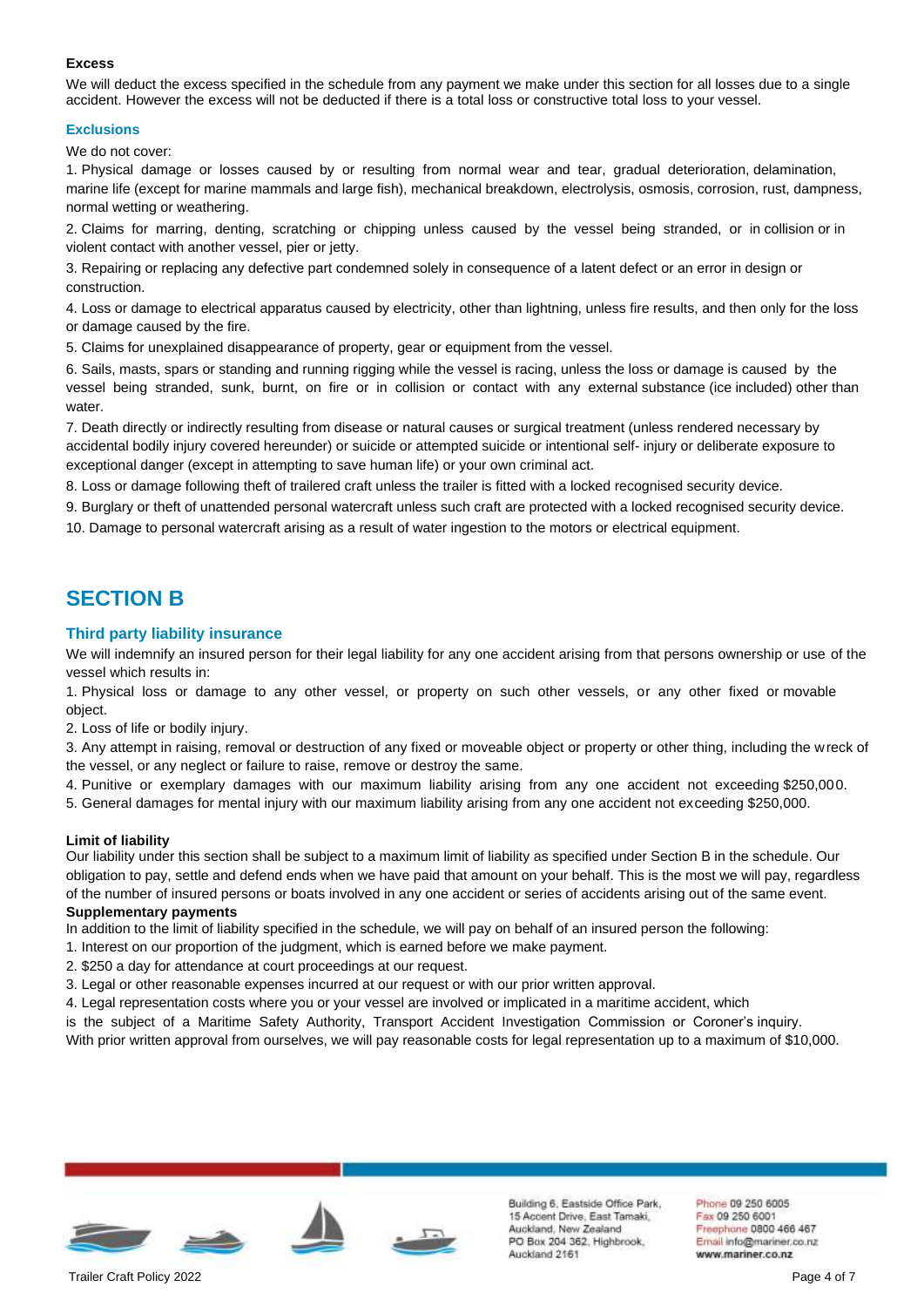## **Exclusions**

We do not cover:

1. Any liability under any contract or agreement unless such liability would have attached in the absence of such contract or agreement.

2. Death of or bodily injury to, or loss of or damage to property belonging to or used by or in the custody or control of:

- a) any person under a contract of service or apprenticeship with the insured arising out of and in the course of his employment by the insured; or
- b) the insured person or any member of the insured person's household.

3. Legal liability incurred in respect of bodily injury, loss of life or property damage arising out of the transportation of the vessel on land.

## **Cover**

If any person named in the schedule suffers an injury during the period of insurance which causes death within a period of twelve calender months from the date of the injury we will pay the benefit due.

## **Exclusions**

The General Exclusions of this policy, other than no 7, shall not apply to this extension and are replaced by the following:

1. There is no cover under this section for death resulting from:

- a) suicide or any attempted suicide or intentional self injury;
- b) engaging in any air travel other than as a bona fide fare-paying or ticket holding passenger in an aircraft fully licensed for the carriage of passengers for hire or reward and operated by a regular airline or established charter service;
- c) Any insured person taking part in, or training for, professional sport or professional racing of any kind; or
- d) Any criminal acts punishable by imprisonment.

2. We will not cover the death of any person named in the schedule whilst they are on the vessel and the vessel is further than 200 nautical miles beyond the North and South Islands of New Zealand.

## **Conditions**

The following General Conditions of this policy shall not apply to this section.

At Anchor;

and Other Insurance.

## **Medical examination**

In the event of a claim being made we may have a post-mortem examination carried out at our expense.

## **Presumed death**

Death will not be presumed by the disappearance of any person named in the schedule unless they have disappeared for more than one year in circumstances where it can be reasonably assumed that the disappearance is due to that person's death by accident. In the event of the persons subsequent re-appearance, each surviving person is obliged to return any payments to us.

## **General exclusions**

## **Applicable to sections A and B.**

We do not cover loss, damage or liability:

1) Arising while the vessel is being towed or undertaking towage of other vessels (except as is customary or in need of assistance or whilst providing assistance to a vessel in distress), is chartered or rented to others, used to carry persons or property for a fee, or used for other commercial purposes, unless we have first agreed to such coverage in writing.

- 2) Deliberately caused by the wrongful acts or wilful misconduct of any insured person.
- 3) While the vessel, if other than a yacht, is being prepared for or engaged in any race, speed test or trial.
- 4) Arising from loss of use of the vessel or any other consequential loss.
- 5) Where the vessel is in an unseaworthy condition.

6) Arising while the vessel is being operated by person/s under the influence of alcohol or any drugs.

## **Applicable to all sections.**

7) Caused by or resulting from:

- a) radioactive contamination;
- b) discharge of any nuclear weapon;
- c) capture, seizure, arrest, detainment, requisition, confiscation or repossession of your vessel;
- d) war declared or undeclared, martial law, or hostile or warlike action taken by any government or its agents, any sovereign power, any authority using naval, military or air forces or those forces themselves;
- e) civil war, insurrection, rebellion, revolution, usurped power or any action taken by any government authority in defending against these happenings; or



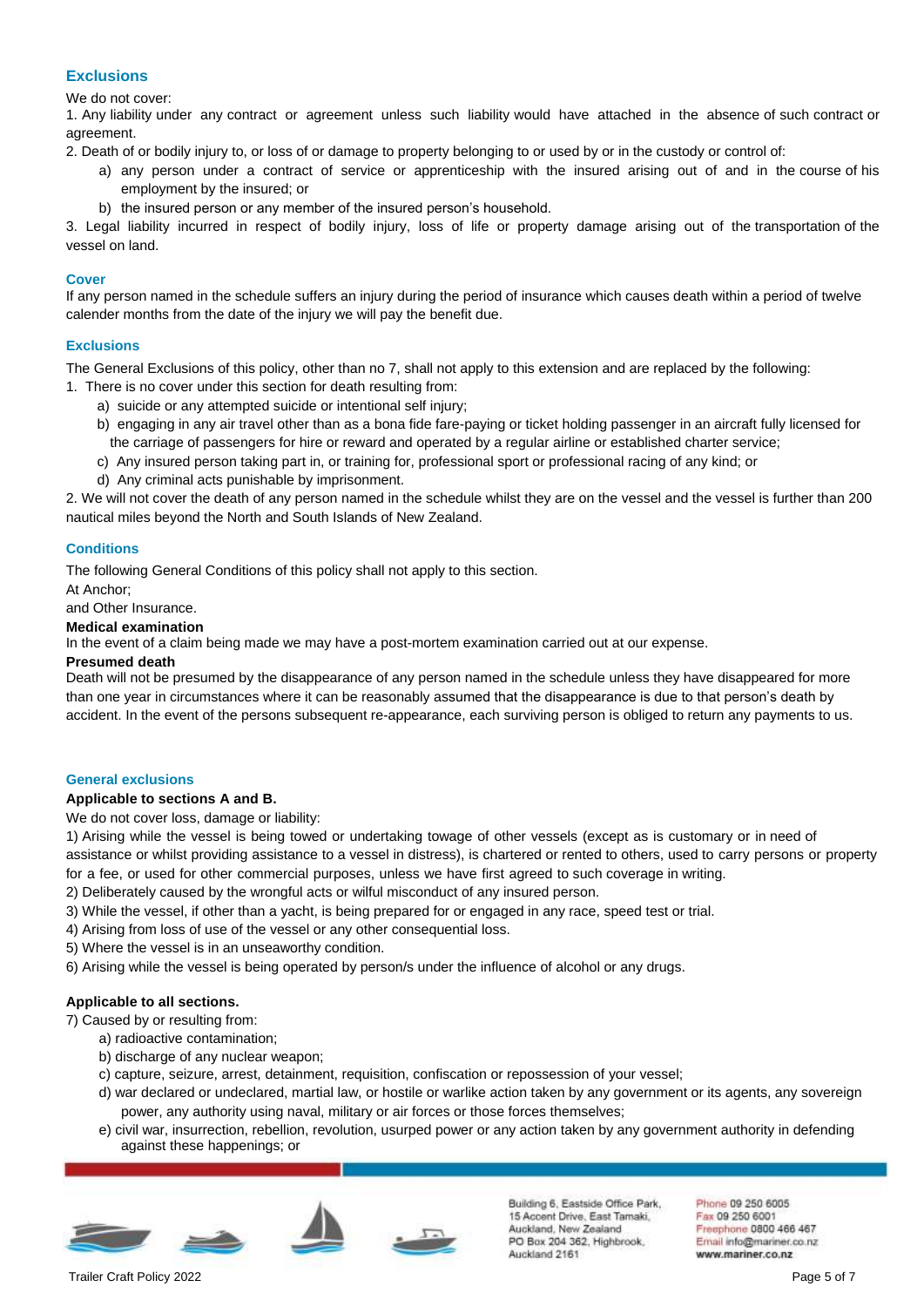f) acts of terrorism.

## **Communicable Disease Exclusion**

Notwithstanding any provision to the contrary within your insurance contract or any endorsement, this insurance excludes any loss, damage, interruption, legal liability, claim, cost, expense or other sum of whatsoever nature (including any increased or additional costs or expenses of a claim to which this exclusion does not otherwise apply) directly or indirectly arising out of, contributed to by, or in connection with:

- i. Communicable Disease; or
- ii. Fear or threat (whether actual or perceived) of Communicable Disease; or
- iii. Actions taken by any person, entity or public authority to respond to, control, prevent or suppress Communicable Disease;

regardless of any other cause or event contributing concurrently or in any other sequence thereto.

In this exclusion, 'Communicable Disease' means:

- i. Any disease (whether human, animal, plant or otherwise) which can be transmitted directly or indirectly from any organism to another organism by means of any substance or agent (including without limitation any virus, bacterium, parasite or other organism or any variation thereof, whether living or not); or
- ii. Any Infectious Disease or Quarantinable Disease as defined in or declared under the Health Act 1956.

A reference to the Health Act 1956 includes any amendment, replacement or successor legislation. A reference to Infectious Disease or Quarantinable Disease shall have the meaning found in any replacement definition or of any equivalent or substantially similar term defined in or declared under any amendment, replacement or successor legislation.The vessel will not be left unattended at anchor for more than 24 hours

## **General conditions**

## **Applicable to all sections.**

## **At anchor**

The vessel will not be left unattended at anchor for more than 24 hours.

## **Basis of policy**

The proposal and declaration submitted by you or on your behalf is the basis of and is deemed to be incorporated in this policy.

## **Breach of condition**

If any insured person breaches any condition in this policy all benefit under the policy will be forfeited.

## **Cancellation**

You may cancel this policy at any time, and with immediate effect by written notice delivered to us. In the event of such cancellation, we will be entitled to a pro rata proportion of the premium for the time during which the policy has been in force. We may cancel this policy at any time by sending a letter to this effect to you at your last recorded postal address on our records. The cancellation will take effect at 4.00 p.m. on the 14th day after the letter has been sent. In the event of such cancellation, we will refund to you a pro rata proportion of the premium.

#### **Change in circumstances**

You will immediately inform the company in writing if any material circumstances change during the period of cover. **Claims**

- In the event of any occurrence which may give rise to a claim under the policy you must:
- a) notify us as soon as possible;
- b) immediately report to the Police any burglary, theft or malicious act;
- c) take all reasonable steps to prevent further damage; and
- d) not without our prior written consent negotiate, pay, settle, admit or decline any claim nor incur any expense in making good any loss or damage other than to minimise the damage.

## **Conduct of claim**

a) We may (if we so desire) take over and conduct in your name the defence or settlement of any claim or prosecute in your name for our benefit

any claim or counter claim and shall have full discretion in the conduct of any proceedings and in the settlement of any claim or counter claim.

- b) You shall give all such assistance as we may require.
- c) We reserve the right to select legal representatives.





Building 6, Eastside Office Park. 15 Accent Drive, East Tamaki, Auckland, New Zealand PO Box 204 362, Highbrook, Auckland 2161